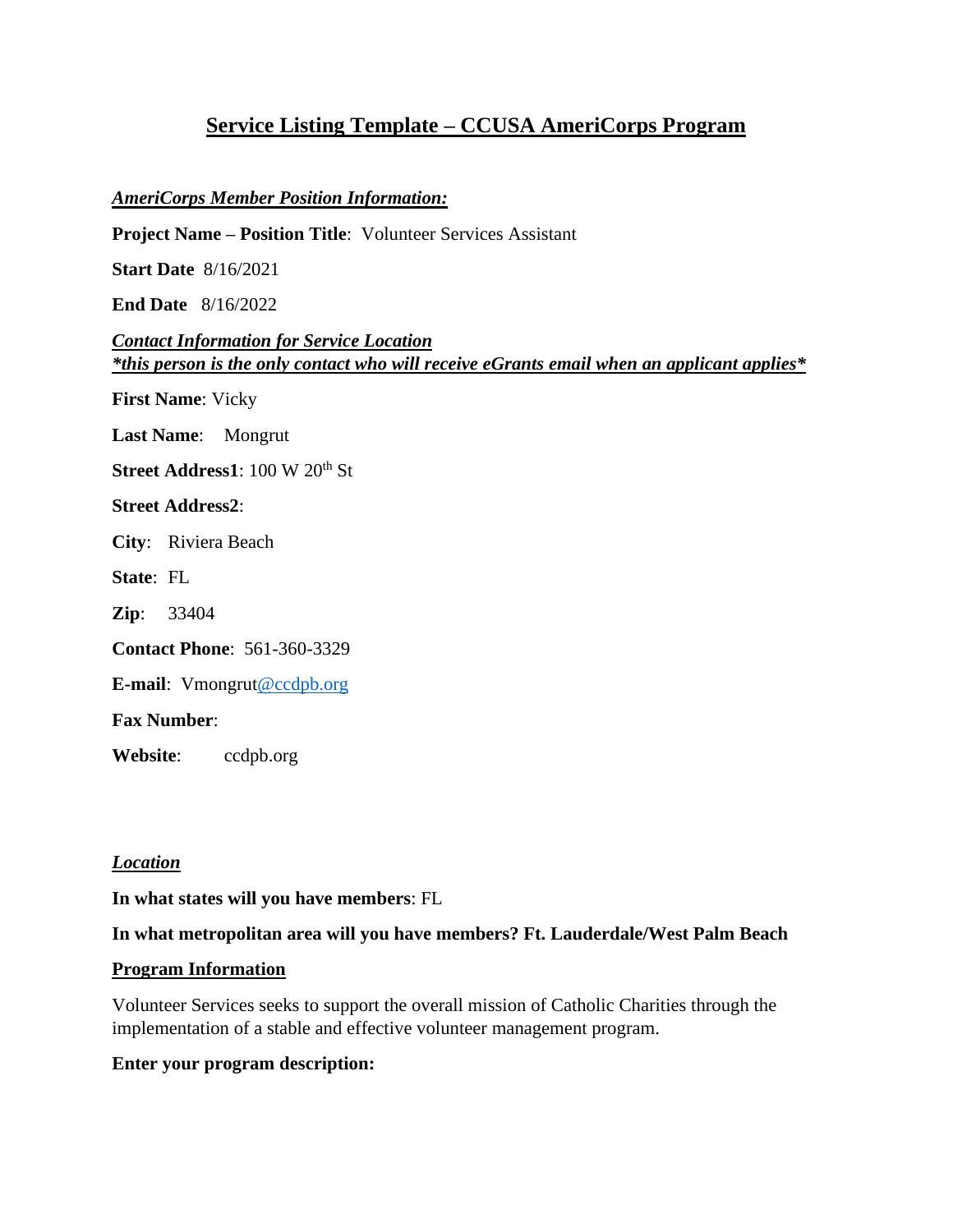Catholic Charities Diocese of Palm Beach Volunteer Services provides on-going support to the eleven actives, growing, and extremely diverse Programs and Ministries who serve clients and help people throughout our five-county service area. Volunteers play a vital role in many of our programs and ministries, such as Birthline/Lifeline Pregnancy Care Centers, Counseling, Anti-Human Trafficking, Immigration Legal Services, Refugee Resettlement, and Hunger & Homeless Outreach. The Volunteer Services program serves as a liaison between these programs and ministries and potential and existing volunteers in the community. We help staff learn how to work with volunteers most effectively as well as matching volunteers' skills and interests with the appropriate volunteer opportunity.

*This VISTA position is a part of Catholic Charities USA's Family Strengthening Program, a national intermediary project. As a member, you will meet virtually with VISTA Leaders and other VISTAs serving throughout the country, all focused on alleviating poverty.* 

#### **Accepting applications from** (05/17/2021):

**Application deadline** (02/09/2022):

**Program Benefits**: *Childcare assistance if eligible, Relocation Allowance, Choice of Education Award or End of Service Stipend, Training, Living Allowance, Health Coverage (all must be selected)*

● Housing? No

**Select the terms and conditions of member service that apply to your program?** *Permits working at another job during off hours, Permits attendance at school during off hours. (all must be selected)*

● Car recommended? Yes

#### **Desired Education Level**: Some College

*(Options: Technical or Vocational School, Less than High School, High School diploma/GED, Some College, Associates Degree, College Graduate, Graduate Degree)*

**What skills would you like potential members to possess?** *Communications, Community Organization, Computers/Technology, Conflict Resolution, Education, Fundraising/Grant Writing, Law, Leadership, Public Speaking, Recruitment, Teaching/Tutoring, Writing/Editing, Social Services, Team Work*

*(Can select more than one option: Counseling, Architectural Planning, Business/Entrepreneur, Communications, Community Organization, Computers/Technology, Conflict Resolution,*